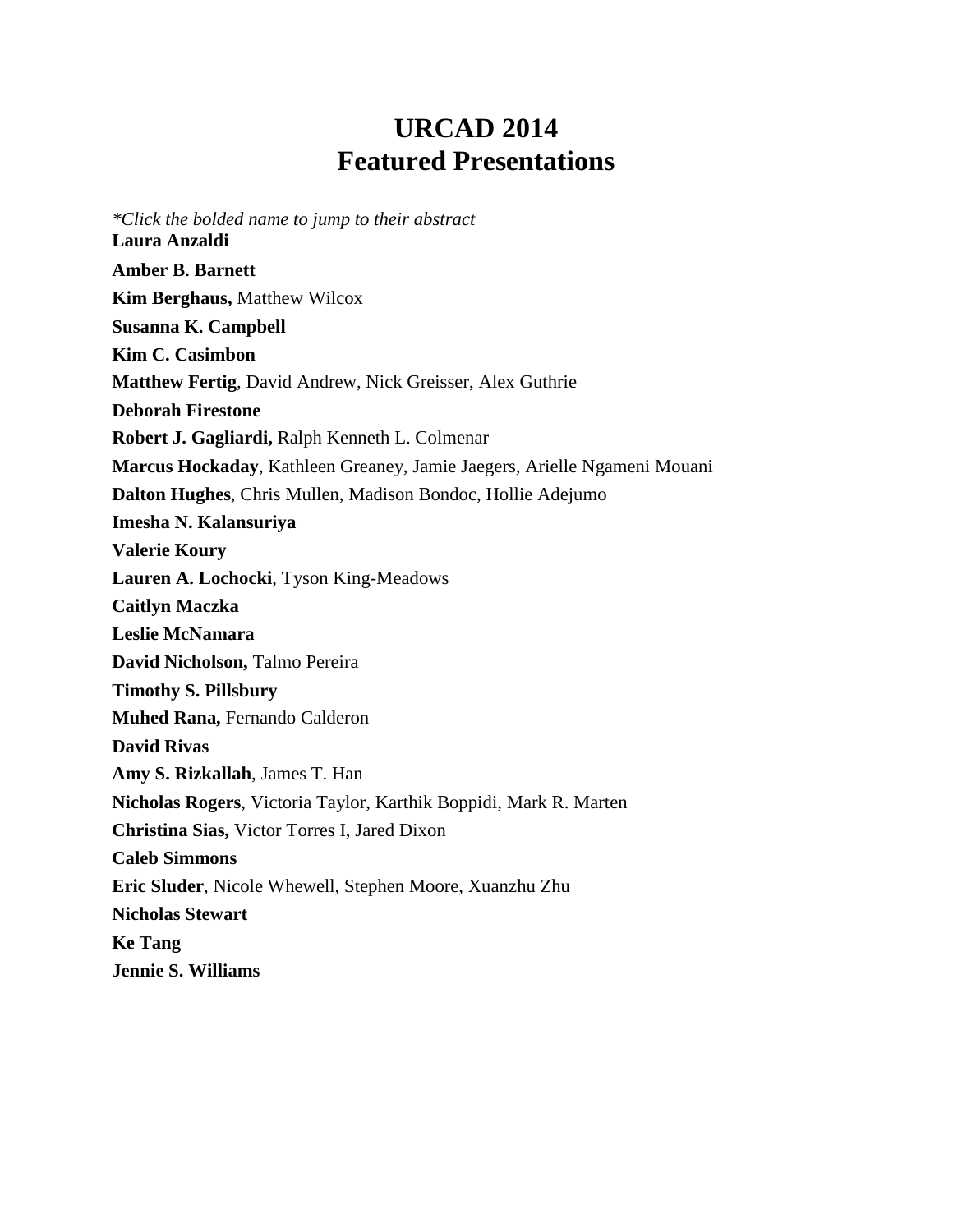#### <span id="page-1-0"></span>**Biobar: a sequence manipulation and editing toolkit for Microsoft Word**

#### **Laura J. Anzaldi**

*Ivan Erill, Assistant Professor, Department of Biological Sciences*

Manipulation, editing and basic processing of DNA and protein sequences has rapidly become a necessary skill for the practicing biologist, yet most everyday sequence manipulation tools are distributed across several programs and web applications, requiring installation and frequent switching between systems. To address this we created Biobar, a macro-enabled template for Microsoft Word documents. Biobar integrates functionality ranging from basic sequence manipulation to motif discovery and pair-wise alignment. After self-installing, Biobar will open as a tab in the Office 2007 Ribbon. Biologists can then easily work with their sequences using a familiar interface and minimize the need to switch between applications. Biobar was written in Visual Basic for Applications (VBA) as an open source, object-oriented project. This allows users with varying programming experience to expand and customize the program to better meet their own needs. Biobar has also an important educational component: by changing options, looking at and modifying the source code, students can gain a better appreciation for how certain bioinformatics techniques work. Biobar is a convenient and customizable alternative to other sequence manipulation programs and can be used for a variety of applications.

*This work was funded by the UMBC Department of Biological Sciences.* **[\(Top\)](#page-0-0)**

## <span id="page-1-1"></span>**Captain Henry Dashiell's Papers and Neo-Latin, the Continued International Use of Latin in the 18th Century**

**Amber B. Barnett** *Esther Read, Adjunct Professor, Department of Ancient Studies* **Where:** UC Ballroom **When:** 2:00 - 4:00 p.m.



The Dashiell Archival Collection at the Fells Point Visitors Center includes several thousand documents dating from 1785 to the 1980s associated with the Dashiell family of Baltimore. Two of the collection's letters are written in Neo-

Latin, and were carried onboard the ship Venus in 1799 by Captain Henry Dashiell during a voyage from Baltimore to Batavia, in Sumatra. I translated these letters written to the governor of Gibraltar, an English colony, and found that they allowed Dashiell to enter port there. They raise the question of why the British still used Latin in 1799, and reveal insight into Captain Dashiell's life. When these letters were written, Latin was still an international diplomatic language; Napoleon had just come to power; and the United States was engaged in the Quasi-French War. Dashiell used the Latin letters to try to successfully pursue his commercial enterprise to Batavia, which unfortunately ended when the French captured the Venus in July 1799 at Sao Iago in the Cape Verde Islands. The letters illustrate why Latin is not just for classicists, but also historians; as a diplomatic language, it provides a window into the past and helps us to understand our connection to that past. **[\(Top\)](#page-0-0)**

### <span id="page-1-2"></span>**Periodic Poling of Electro-Optic Polymers for Efficient Terahertz Generation Kim Berghaus, Matthew Wilcox**

*L. Michael Hayden, Professor, Department of Physics*

In this project we utilized periodic poling as a tool to create a well phase-matched nonlinear optical system. Phasematching increases the efficiency of the nonlinear processes which lead to the creation of terahertz (THz)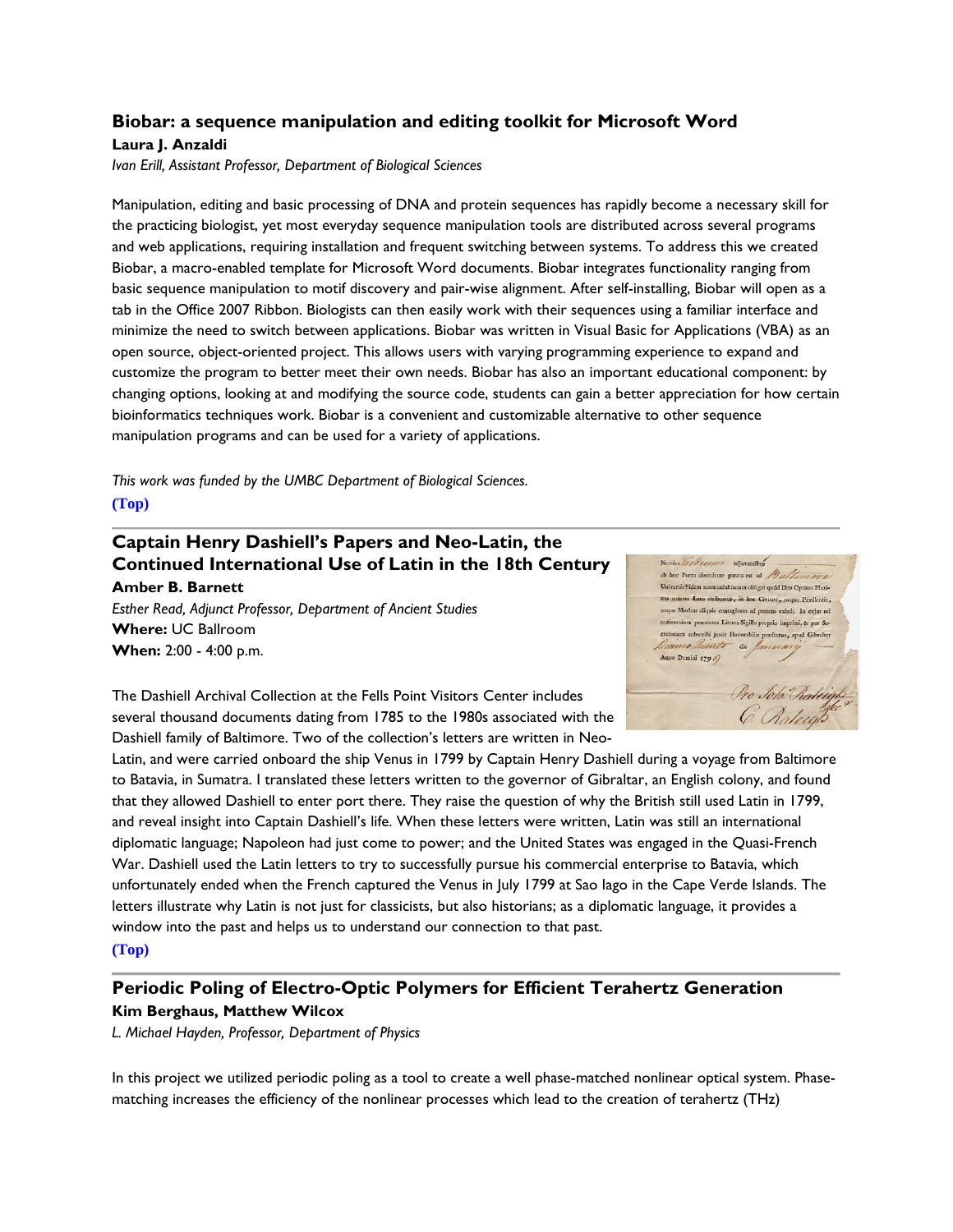frequency radiation. THz frequency waves have applications in diverse fields such as communications, materials science, security imaging, and chemical and biological sensing. We created THz waves by shining femtosecond infrared laser pulses onto poled nonlinear optical polymers. The nonlinear properties of the polymers lead to difference-frequency generation (DFG), which creates the THz waves. However, when the polymer becomes too thick, destructive interference of newly generated light with previously generated light causes a reduction of the total generated THz light. To counteract these effects we use periodic poling, which means to change the polarization of the polymer layer in an alternating way, to create an optical system with high efficiency. We created a system using multiple layers of Z53, an optical polymer with promising nonlinear properties. In this project we focus on acquiring experimental evidence for our promising theoretical predictions. We investigated the benefits of periodic poling by taking data in the bulk system versus the periodically poled system at different pump frequencies.

**[\(Top\)](#page-0-0)**

#### <span id="page-2-0"></span>**Testing For Female Song in Newly Recognized Species: The Puerto Rican Oriole**

**Susanna K. Campbell**

*Kevin Omland, Professor, Department of Biological Sciences* **Where:** UC Ballroom **When:** 2:00 - 4:00 p.m.



Bird song is typically thought of as a male trait, especially in temperate zones. However, in tropical bird species, it is common for both males and females to sing. Previous research by our group suggests that the ancestor of all orioles

had both female and male song and that female song has been selected against and lost repeatedly with movement north to temperate areas. The focus of the current project is to test for female song in the Puerto Rican Oriole (*Icterus portoricensis*), which was recently given full species status in 2010, by the American Ornithologists' Union. If we observe female song in this tropical species, I will compare the song recordings to those of male Puerto Rican Orioles and determine the role that female song plays in mate selection and/or territory defense. I will apply this information to more accurately reconstruct the ancestral state of the common ancestor to orioles. The knowledge gained in this study will help us understand the evolution of oriole song in relation to breeding latitude, and lead to better understanding of a tropical icterid native to the US.

*This work was funded, in part, by The Explorers Club Youth Activity Fund, Sigma Xi Grants-in-Aid of research and an Undergraduate Research Award from the UMBC Office of Undergraduate Education. An NSF Research Experience for Undergraduates and NIH/NIGMS MARC U\*STAR T34 08663 National Service Award to UMBC.*

**[\(Top\)](#page-0-0)**

#### <span id="page-2-1"></span>**Effects of Multitasking on Reading Comprehension and Puzzle Solving**

**Kim C. Casimbon** *Diane Alonso, Senior Lecturer, Department of Psychology* **Where:** UC 312 **When:** 3:30 p.m.



Spot the Difference Puzzle

This experimental video is inspired by the critical writings of marginalized British Recent research has examined multitasking on in-class laptop use, text messaging, and Instant Messaging (IM) during class lectures. Prior studies have found a negative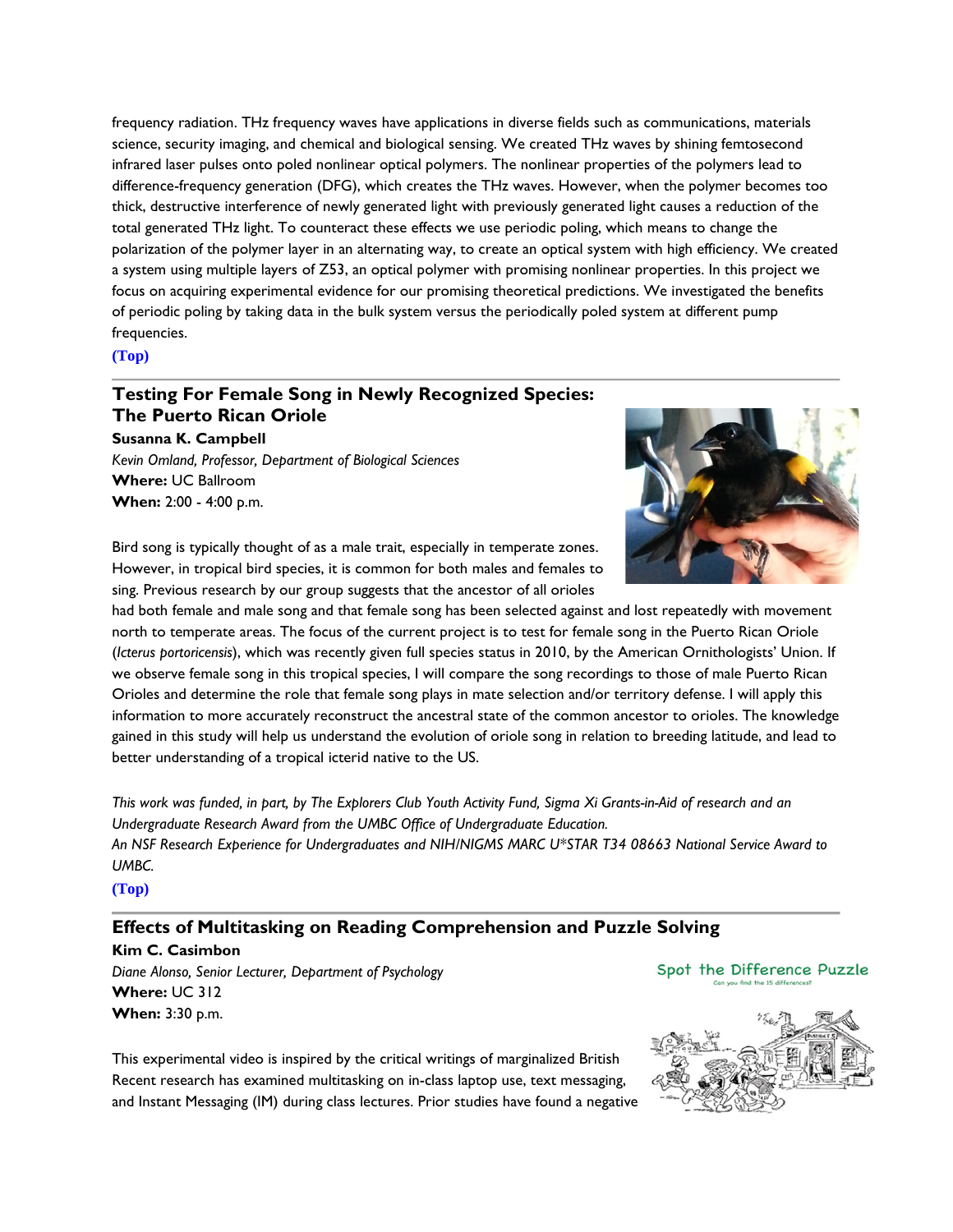relationship between IM usage and comprehension score. Those who spent more time instant messaging their partners online had poorer academic performance. The current study examines the effects of dual tasking, focusing on the performance of either two related or unrelated activities as compared with single task performance. One hundred fifty participants are assigned to either a dual task group attending to two related tasks (reading a passage while viewing a video), performing two unrelated tasks, (solving three side-by-side puzzles while viewing the video), or doing one task at a time, (either just reading the passage, puzzle, or video task by itself). Performance will be evaluated using assessment scores for each activity. Participants in the dual task groups are expected to score lower on their assessments compared to those in the single task groups. Furthermore, those who are reading a passage and viewing the video simultaneously will score the lowest compared to other groups. Due to various technological advances, it is important to note the consequences of multitasking particularly in learning environments.

#### **[\(Top\)](#page-0-0)**

#### <span id="page-3-0"></span>**Quantum Computing**

**Matthew Fertig, David Andrew, Nick Greisser, Alex Guthrie** *Richard Wilson, Lecturer, Department of Philosophy* **Where:** Engineering 023 **When:** 1:00 p.m.





any sort of limits on what it can or cannot do. The type of power that a quantum computer holds sparks new scenarios to which the ethical principles deontology, consequentialism and contractarianism, can be applied. Some of these new situations will relate to identity theft, hacking, and loss of privacy. These three different scenarios all are tremendously different, yet they all have the ability to be devastating.

**[\(Top\)](#page-0-0)**

#### <span id="page-3-1"></span>**Brush and Bone**

**Deborah Firestone** *Neal McDonald, Assistant Professor, Department of Visual Arts* **Where:** Engineering 023 **When:** 10:45 a.m.



This film explores the inner workings of the body through the medium of 3D animation. Typically, the only way the inside of the living body can be observed non-invasively is through the use of specialized medical equipment. While

much can be learned from anatomical drawings and the like, a flat, still image does not tell the whole story. An animation, however, can show so much more. In Brush and Bone, pen lines become bone, and brushstrokes become muscle and tendon, revealing the human body as a literal work of art. As the model comes together, its components will move in unison, muscles contracting, tendons pulling, and bones rotating in their sockets. I am building this animation in Autodesk Maya, a 3D modeling and animation program. In creating Brush and Bone, I have been extensively examining anatomical references so I can build my models as accurately as possible. My ultimate goal is to help people look at their bodies in a whole new light, and to inspire appreciation for the beautiful complexity that we too often take for granted.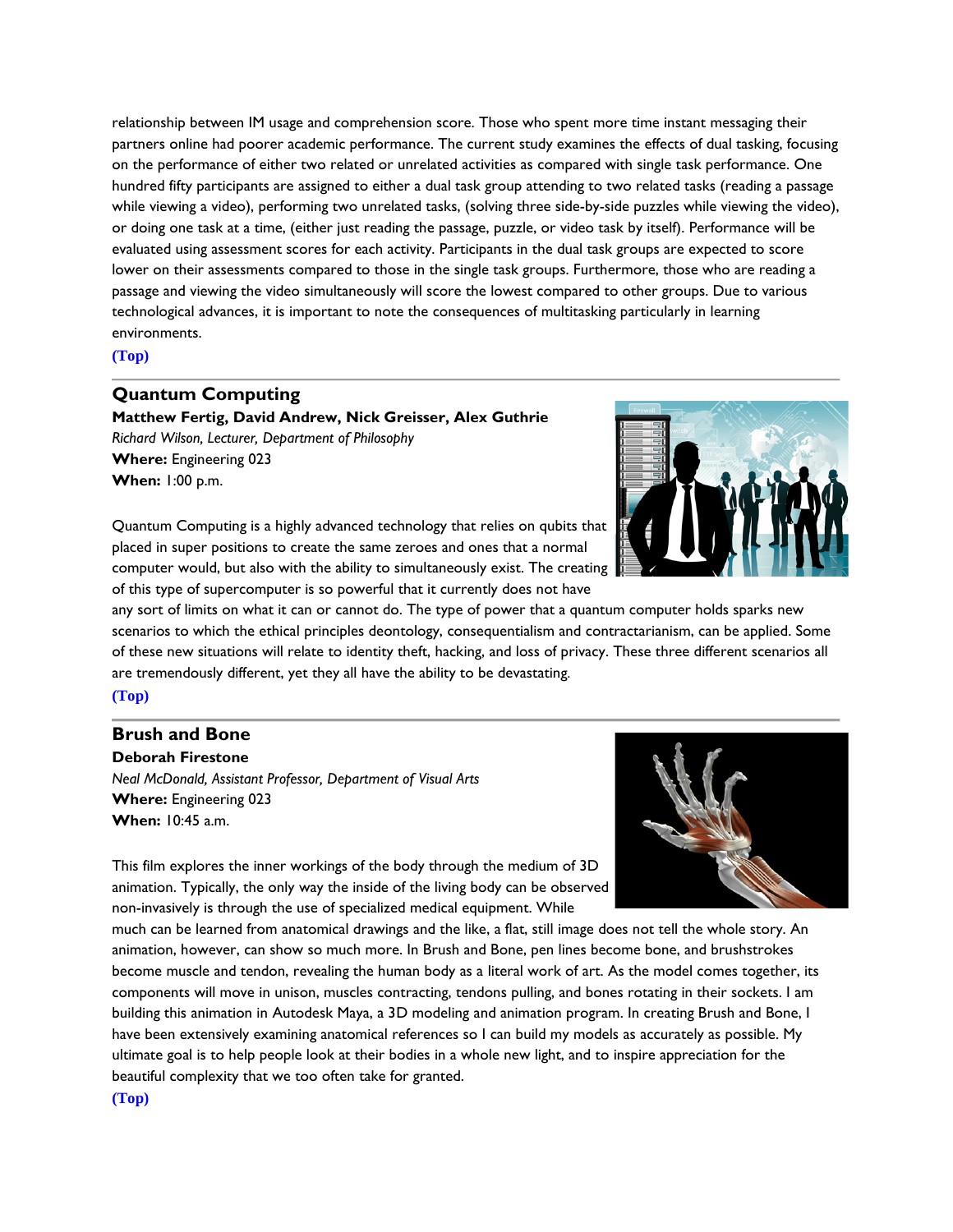#### <span id="page-4-0"></span>**Investigation into Dipole Interactions of Ultra-Cold Fermions in a Harmonic Trap Robert J. Gagliardi, Ralph Kenneth L. Colmenar**

*Jason Kestner, Assistant Professor, Department of Physics*

Ultra-cold atoms are atoms which are maintained at microkelvin temperatures. These temperatures allow for the quantum mechanical properties to become important to the system. The purpose of this research is to find the energy levels of dipole interacting ultra-cold atoms, using an effective interaction potential. Specifically, this research found the energy levels of a two spin up, one spin down fermionic system in a quasi-one-dimensional harmonic trap exhibiting Dipole-Dipole Interaction (DDI). We based our interaction potential on a short-range delta function interaction along with a long-range dipolar interaction. We constructed an algorithm to numerically solve for the energy states with interaction introduced as well as to correctly identify anti-symmetric wave functions with respect to the exchange of two particles with the same spin. Our numerical results converge on the well-known energies of three fermions in a harmonic trap in the absence of an interaction potential. We also discovered that energy levels cross one another; this warrants further investigation into what effect the energy crossings have on the system's states such as affecting the ground state's symmetry. **[\(Top\)](#page-0-0)**

#### **Breaking Ground with Connect**

<span id="page-4-1"></span>**Marcus Hockaday, Kathleen Greaney, Jamie Jaegers, Arielle Ngameni Mouani** *Galina Madjaroff, Clinical Assistant Professor, Department of Management of Aging Services* **Where:** UC Ballroom **When:** 12:00 - 2:00 p.m.

This research focuses on the lack of intergenerational relationships between UMBC students and the elderly. To build upon these relationships, UMBC students were paired with senior citizens at the Charlestown Retirement Community, located in the Baltimore area. These students lead basic technology courses for seniors interested in acquiring new technology skills. The elderly – a vulnerable target population with

legitimate need for assistance – received life-changing guidance from these students. The computer and other forms of advanced technology are intuitive, even second nature to most UMBC students, but older adults found them to be intimidating. In order to evaluate the efficacy of the intergenerational relationship building, the students will conduct a short qualitative study by interviewing the seniors about their experience. Preliminary interviews suggest that seniors are eager to learn new technological skills and are excited to work with UMBC students to achieve formal use of technology, an intergenerational relationship, and learn more about the facilities use of connecting residents through the web.

*This work was funded, in part, by BreakingGround.* **[\(Top\)](#page-0-0)**

### <span id="page-4-2"></span>**Evaluating the Efficacy of Low-Tech Processes in Removing Bacterial Contaminants from Drinking Water Supplies**

**Dalton Hughes, Chris Mullen, Madison Bondoc and Hollie Adejumo** *Lee Blaney, Assistant Professor, Department of Chemical, Biochemical, and Environmental Engineering* **Where:** UC 310 **When:** 10:45 a.m.



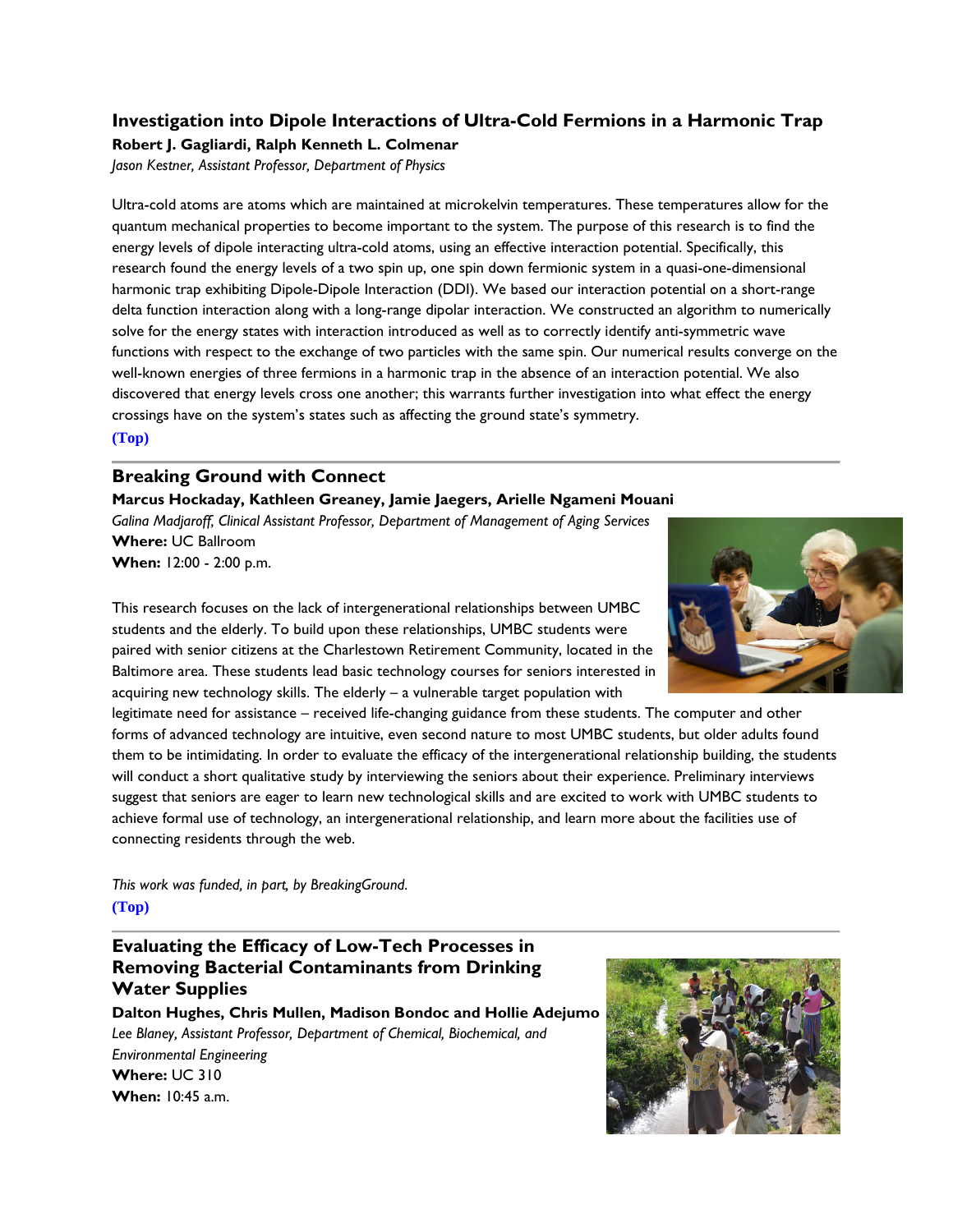Approximately 760 million people do not have access to safe drinking water; a disproportionate number of those people are located in Sub-Sahara Africa. In January 2013, the UMBC Chapter of Engineers without Borders (EWB-UMBC) travelled to a 500-person village in Isongo, Kenya to assess drinking water quality. Results from the water quality tests revealed high levels of fecal coliforms and Escherichia coli, both of which are indicators of pathogenic bacteria; furthermore, interviews indicated that children suffer from dysentery and other waterborne diseases. The use of readily available, low-tech processes may prove advantageous in decreasing the high bacterial counts in the Isongo water supplies. For this reason, we investigated the ability of UV solar disinfection (SODIS) and PÜR coagulation-disinfection (ferric sulfate/calcium hypochlorite) to treat water from the UMBC Library Pond. Experiments were conducted in triplicate and chemical/bacterial water quality data were measured to determine the effectiveness of each treatment process. Videos were recorded to demonstrate how each process works; these videos will be included in our presentation. Ongoing research is focused on building and testing a slow sand filtration system. The results of these studies will be incorporated into future EWB-UMBC projects in the Isongo area.

*This work was funded through an Undergraduate Research Award from the UMBC Office of Undergraduate Education.* **[\(Top\)](#page-0-0)**

#### <span id="page-5-0"></span>**Clinical and Psychosocial Factors Associated with Pediatric Sickle Cell Retinopathy Imesha N. Kalansuriya**

*Shawn M. Bediako, Associate Professor, Department of Psychology* **Where:** UC Ballroom **When:** 2:00 - 4:00 p.m.



Sickle cell retinopathy (SCR) is prevalent among children with sickle cell disease. However, the symptoms of SCR are often not diagnosed until the condition has reached an advanced stage – further complicating the disease experience and potentially resulting in permanent vision damage. Previous

studies have shown a significant, but weak, association between clinical variables and SCR in pediatric samples. This suggests that other factors may be associated with pediatric SCR. This study investigates the association of both clinical and psychosocial factors with pediatric SCR. Using data from the Cooperative Study of Sickle Cell Disease, we hypothesized that psychosocial factors (e.g., perceived disease severity and parental knowledge of sickle cell disease) would be uniquely related to whether or not parents screened their child for SCR. This study is important because recognizing predictive factors of SCR can help to further identify patients at high risk and encourage earlier screening that can prevent permanent vision loss.

#### **[\(Top\)](#page-0-0)**

### <span id="page-5-1"></span>**Gender Differences in Pain Tolerance and Pain Intensity among College Students**

**Valerie Koury** *Lynnda M. Dahlquist, Professor, Department of Psychology* **Where:** UC Ballroom **When:** 12:00 - 2:00 p.m.



There is no distinct pattern of gender differences in commonly studied outcomes such as pain tolerance and pain intensity. The present study sought

to examine whether gender differences exist in cold pressor pain. Participants were a sample of undergraduates (N = 69 males; N = 109 females) at the University of Maryland, Baltimore County. To capture pain tolerance, participants placed their hand in cold water for as long as they were able to tolerate the pain. After the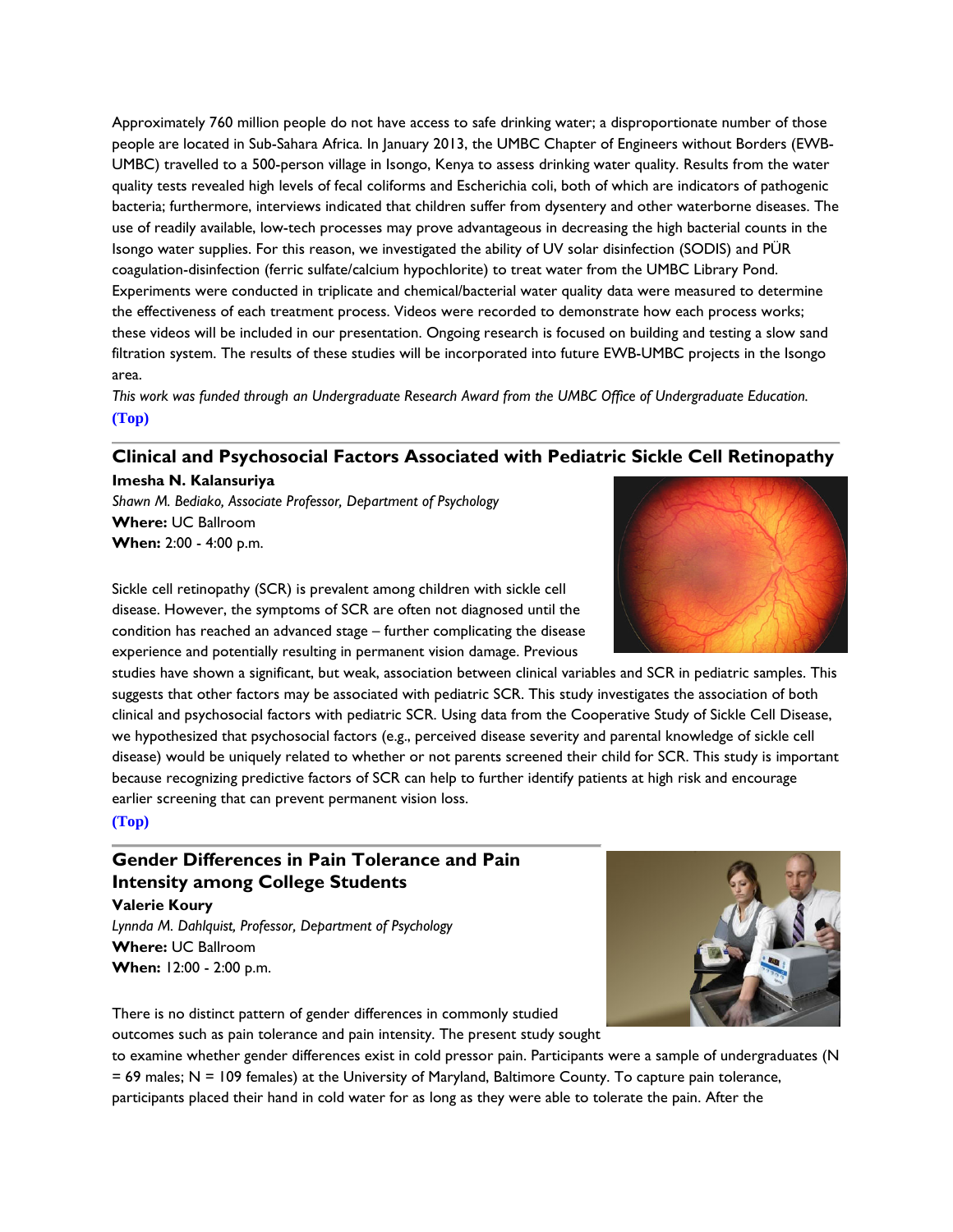participants removed their hand, they were asked to rate their pain on a scale of 0 to 100; this measured pain intensity. Independent samples t-tests were conducted. There was a significant difference in pain tolerance between males (M = 52.00, SD = 45.00) and females (M = 31.16, SD = 31.16); t (176) = 3.97, p < .001. However, there was not a significant difference in pain intensity between males (M = 61.70, SD = 22.48) and females (M = 61.81, SD = 23.12); t (176) = -.032,  $p < .98$ . The results suggest that when exposed to cold pressor pain, females and males differ in their ability to tolerate the pain, but rate their experiences of pain similarly. **[\(Top\)](#page-0-0)**

### <span id="page-6-0"></span>**Is the Voting Rights Act Still Necessary? Attitudinal Support of Electoral Reform in a Post-Jim Crow Era**

#### **Lauren A. Lochocki, Tyson King-Meadows**

*Tyson King-Meadows, Associate Professor, Department of Africana Studies and Political Science* **Where:** UC Ballroom **When:** 12:00 - 2:00 p.m.

The Supreme Court's ruling in Shelby County, Alabama v. Holder (2013) declared an important part of the Voting Rights Act (VRA) to be unconstitutional. The Court ruled that the coverage formula reauthorized by Congress in 2006, the provision determining which jurisdictions must obtain federal preclearance of proposed changes in election laws, was inappropriate for an era where race-based electoral discrimination has



*Walter Gadsden being attacked by dogs. Photo by Bill Hudson, AP, 1963*

significantly declined. The Court raised doubts about the evidence used to document the impact of anti-black sentiment on minority participation. To interrogate this "Bull Connor is Dead" concept, this study utilized the Cooperative Congressional Election Study, a national Internet-based survey, to examine white support for three election reforms in 2008 (n = 1466) and in 2012 (n=901). The three reforms were voter photo ID, requiring voters to read from the U.S. Constitution, and Election-Day registration. Through bivariate analysis and multivariate logistic regression, we assessed the attitudinal, demographic, and contextual factors driving support for each reform. We found that racial sentiment measures were strong predictors of support, even after controlling for other factors. Our findings underscore the tradeoffs associated with considering attitudinal support of electoral reforms in an era where racial jurisprudence and public opinion have tilted against provisions of the VRA. *This work was funded, in part, through an Undergraduate Research Assistantship through the Department of Africana Studies.*

<span id="page-6-1"></span>**[\(Top\)](#page-0-0)**

### **Rogue Species Unleashed: Examining Non-Native Invasive Species, A Biological Problem With Socioeconomic Consequences**

**Caitlyn Maczka**

*Effie Siegel, Professor at Montgomery College, Department of English* **Where:** UC 310 **When:** 2:45 p.m.

Invasive species are one of the world's most severe yet most overlooked issues. Contrary to the belief of many, damage by invader animals, diseases, and plants is not just biological. Estimates for world-wide economic damage due to species invasions run into the hundreds of billions of dollars per



year. This project analyzes the issue of invasive species, and how socioeconomic side effects of species invasions are felt most drastically by the world's poor. Species invasions in developing nations both exacerbate preexisting issues and create an array of new problems. This paper examines the issue via two case studies. The first is the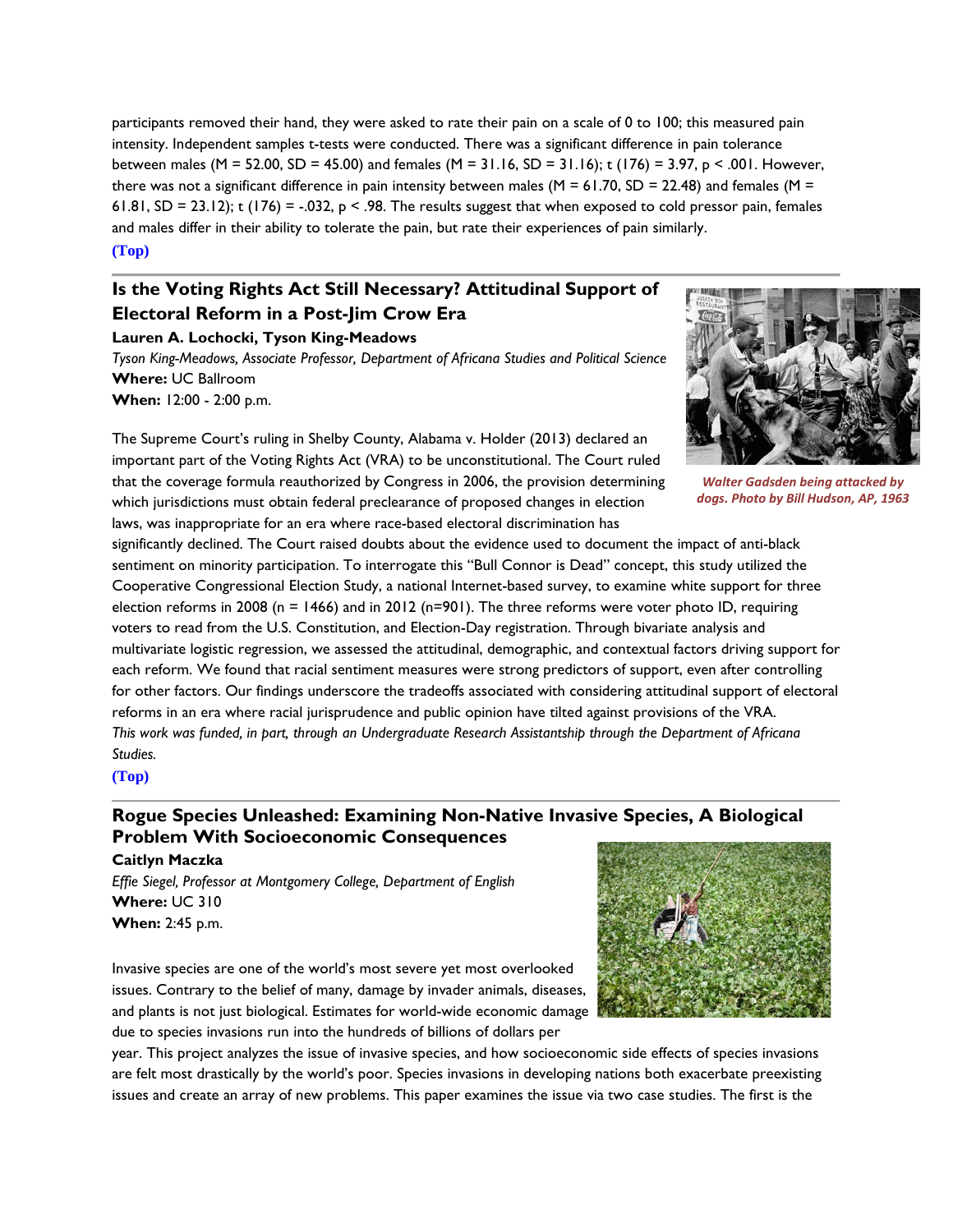water hyacinth in Lake Victoria, Africa, and the second is Prosopis in the Afar region of Ethiopia. In addition to causing widespread economic damage for the surrounding communities, both plants also cause extreme social tension. Social strain in these areas stems from gender roles and responsibilities in maintaining livelihood. This paper analyzes the biological, economic, and social implications of species invasions, and the multi-faceted worldwide crisis is exposed.

*This research project was completed at Montgomery College in 2013.* **[\(Top\)](#page-0-0)**

### <span id="page-7-0"></span>**"The Law Won Over Big Money": Tom Watson and the**

**Leo Frank Case Leslie McNamara** *Anne Sarah Rubin, Associate Professor, Department of History* **Where:** UC 312 **When:** 2:00 p.m.



In 1913, Leo Frank, a Jewish factory superintendent was convicted and sentenced to death for the murder of thirteen-year-old Mary Phagan. This project first focused on the sensationalization of Phagan's murder as covered by

The Atlanta Constitution and the coverage of Frank's subsequent trial. After Frank's conviction, the Frank case garnered national attention from the media which questioned Frank's conviction. This in turn led Tom Watson, a Georgia Populist leader, to write dozens of articles and editorials about Leo Frank. I analyzed Watson's rhetoric in his two publications, Watson's Magazine and The Jeffersonian. In my analysis, I concluded that Watson's rhetoric was rooted in Populist ideology but, contained aspects of anti-Semitism. First, Watson viewed the campaign to overturn Frank's convictions was simultaneously, impeding on Georgia's right for self-governance and was due to the anti-Semitic notion of Jewish control in the financial industry. Secondly, Watson provided polar opposite characterizations of Frank and Phagan in which Watson continually depicted Frank as a sexual deviant. In 1915, Governor John Slaton of Georgia commuted Frank's sentence and in the aftermath, Frank was lynched by a mob which was subsequently defended by Watson, who went on to serve as a Senator from Georgia. **[\(Top\)](#page-0-0)**

### <span id="page-7-1"></span>**Identifying Regulatory Sequences in Metagenomic Samples via Parallel Search Algorithms and Permutation Analysis**

#### **David Nicholson, Talmo Pereira**

*Ivan Erill, Assistant Professor, Department of Biological Sciences*

Advances in next generation sequencing technologies have heralded a new age of "big data" in biology. Even modest DNA sequencing endeavors can generate massive amounts of data, creating a new challenge for researchers seeking to use genetic sequence information to answer questions of biological significance. This problem is exacerbated in the case of metagenomics – the study of the genome-level composition of microbial communities originating from a common environment. Metagenomic datasets may reach sizes of hundreds of billions of base pairs spanning thousands of different species, making the task of analysis and extraction of biological significance from such sequence data particularly non-trivial. For this project we analyzed 85 metagenomes from the MetaHit database. These metagenomes consist of bacteria from the human gut. We exploited the computational power of a graphics processing unit (GPU) to optimize a naïve sliding window search and use this optimized search to identify sequences that resemble a previously established binding motif for bacterial stress response transcriptional regulator. To assess whether the identified sequences as biologically relevant, we leveraged the GPU processing power to perform a permutation test. We report the results of our analysis, both in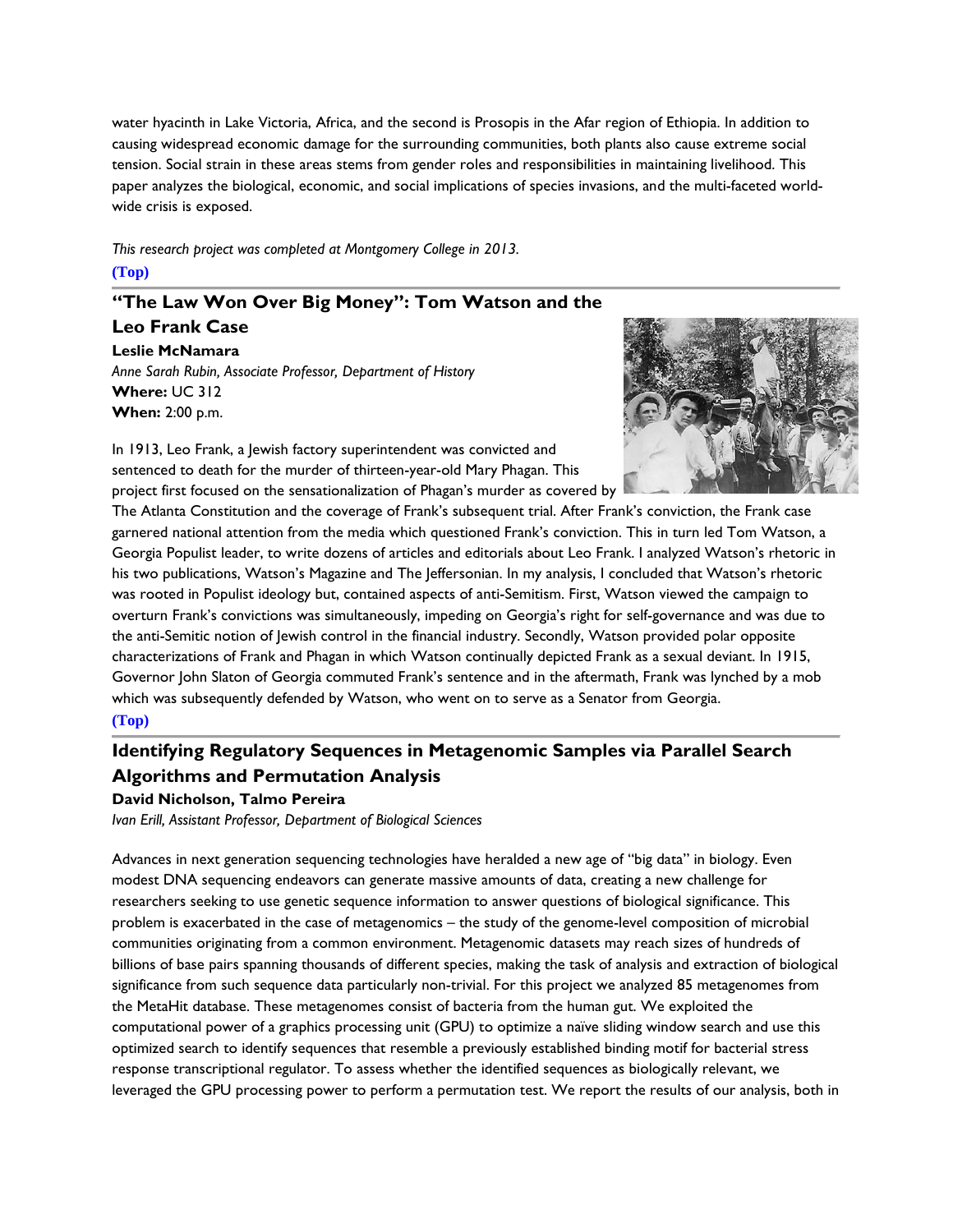terms of comparison of computing times with alternative approaches and of the efficiency of permutation tests to infer biological relevance.

*This research was supported in part by a grant to UMBC from the Howard Hughes Medical Institute through the Precollege and Undergraduate Science Education Program, an Undergraduate Research Award from the UMBC Office of Undergraduate Education and the MARC U\*STAR Program at UMBC through the National Institute of General Medical Sciences.*

#### **[\(Top\)](#page-0-0)**

### <span id="page-8-0"></span>**Using Quasi-Phase Matching for Enhanced Terahertz Generation**

**Timothy S. Pillsbury**

*L. Michael Hayden, Professor, Department of Physics*

The goal of this project was to use a quasi-phase matching method to enhance the efficiency of difference frequency generation (DFG) to create terahertz (THz) frequency radiation in a layered nonlinear optical system. THz light has many applications from communications to medical and security imaging. Research has shown that applying femtosecond pulses of infrared light to poled nonlinear optical polymers creates THz light through DFG. It was found that as more layers of polymer were added, the THz generation increased. However, when the polymer becomes too thick, destructive interference of newly generated light with previously generated light causes a reduction of the total generated THz light. Theory suggests that by layering an inactive phase-matching layer between active layers of nonlinear polymers, this destructive interference can be diminished, and more efficient THz generation is possible. This project focused on providing experimental evidence to support the theoretical work. A system was created using layers of the nonlinear polymer DAPC in sequence with layers of fused silica. We observed an increase in the amount of THz light generated in this quasi-phase matched system as compared to the bulk DAPC system. Refinements to the theory were made based on comparison with the experimental data.

*This work was funded, in part by the National Institute of Science and Technology (NIST), an Undergraduate Research Award from the UMBC Office of Undergraduate Education, and the UMBC Department of Physics.* **[\(Top\)](#page-0-0)**

### <span id="page-8-1"></span>**Increase in Efficiency for Noise Cancelling in a Spin Qubit Array Muhed Rana, Fernando Calderon**

*Jason Kestner, Assistant Professor, Department of Physics*

<span id="page-8-2"></span>Quantum computing has the potential to perform difficult computations at significantly greater speeds than classical computing. The primary form of data representation in quantum computing is a quantum bit ("qubit"). A classical bit exists in only two states ("0" and "1") compared to a qubit which can exist in infinitely many states allowing for greater processing power. In our approach, the qubit is defined by the spin states, singlet and triplet, of a twoelectron system in a double quantum dot. The fluctuations of the background nuclear spin bath and fluctuations in electrostatic quantum dot confinement potential effects the precise manipulation of the qubit. Our goal is to be able to cancel out these errors without knowing their quantitative value. We created an identity operation that would eliminate these errors to first order by forcing rotations of a certain speed and length on the qubit. Previously, the identity operation would correct both errors relatively slowly. To speed up these results, we chose one error to cancel under the constraint that this error was significantly greater than the other. As a result, we halved the time of error-canceling.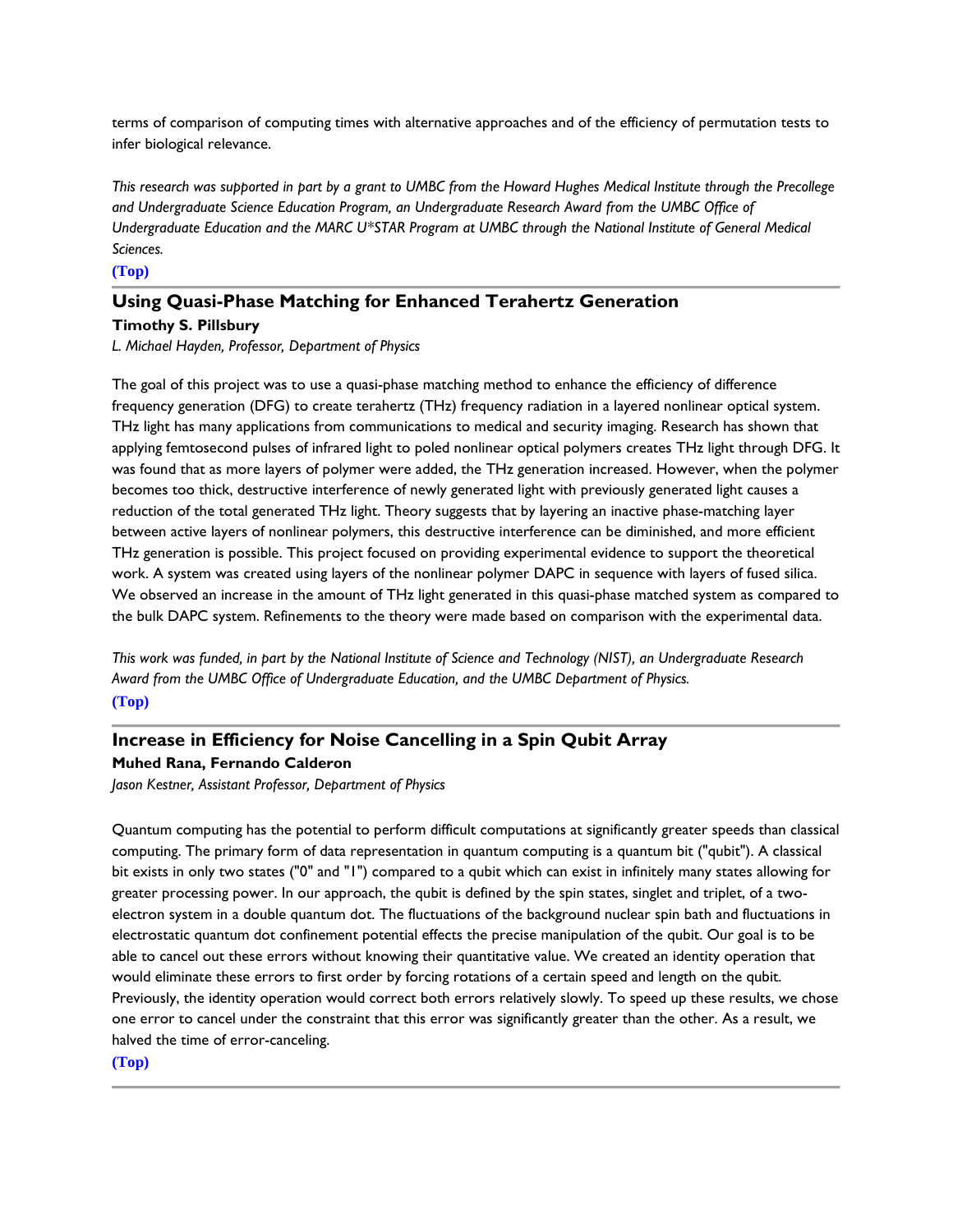#### **Determining the Degree of Radiative Deceleration of Blazar Jets Due to Inverse Compton Scattering from Seed Photons in the Molecular Torus David Rivas**

*Markos Georganopoulos, Associate Professor, Department of Physics*

Although superluminal jets have been observed propagating outside the pc-scale molecular torus region in some blazars, there remains a question as to whether these jets actually originate inside the molecular torus or at larger distances from the nucleus. One way to resolve this question is to determine the degree to which these jets will slow due to inverse Compton (IC) scattering from infrared photons produced in the molecular torus. Calculating the deceleration of these jets as a function of distance provides a method for determining whether or not jets produced inside the torus are capable of sustaining the highly relativistic speeds routinely observed with radio interferometry. Using the IC deceleration model, we have determined the jet speed as a function of distance using a power-law electron energy distribution and a non-radiating contribution to the total energy content of the jet (the baryon loading factor). The degree of deceleration is highly dependent on this factor, but can be very significant for ratios of electron energy to non-radiating energy less than or equal to approximately 0.5, a value that we have inferred to be reasonable for the bright flares of quasar 4C 21.35. The characteristics of this quasar may also be shared with other blazars and therefore provide broader implications.

*This work was funded through an Undergraduate Research Award from the UMBC Office of Undergraduate Education.* **[\(Top\)](#page-0-0)**

## <span id="page-9-0"></span>**The Search for DNA Binding Sites on Crotamine through Protein Chemical Modifications**

**Amy S. Rizkallah, James T. Han** *Richard Karpel, Professor, Department of Chemistry and Biochemistry* **Where:** UC Ballroom **When:** 10:00 a.m. - 12:00 p.m.



Crotamine is a protein that is a toxic component of the venom of Crotalus durissus terrificus, the South American rattlesnake. Previous research has shown that crotamine has a high specificity for actively proliferating cells and

could potentially serve as a drug carrier, because of its binding affinity for DNA. Analysis of the DNA binding surface on crotamine is of interest and is the key point of this project. Previous research conducted in Dr. Karpel's lab showed that there are at least three pairs of basic residues, arginine and/or lysine, which form ionic bonds to DNA. In addition, previous studies have shown that tryptophan fluorescence quenching occurs after DNA binding, possibly due to the π-stacking of the aromatic ring. The purpose of the study is to conduct specific protein chemical modifications on the arginine, lysine, and tryptophan amino acid residues of crotamine and to determine where DNA-crotamine complexes are formed. Use of mass spectrometry will ascertain which of these residues contribute to DNA binding. The discovery of the significant DNA binding sites on crotamine could be used for drug design and medical applications in the future.

*This work was funded, in part, by DRIF funds from UMBC.*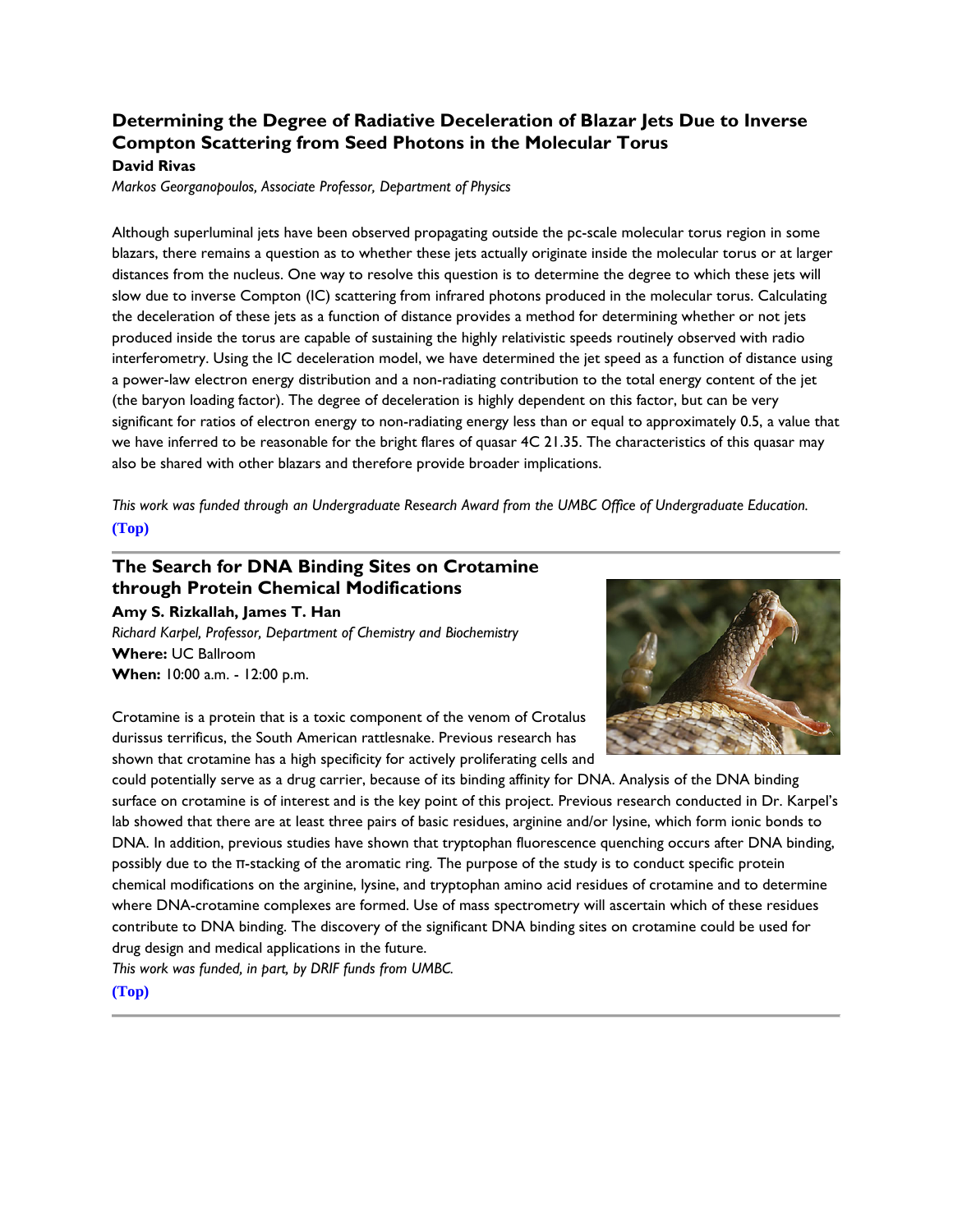### <span id="page-10-0"></span>**Production and Characterization of** *Aspergillus nidulans* **Mutants for Increased Protein Secretion**

**Nicholas M.K. Rogers, Victoria Taylor, Karthik Boppidi, Mark R. Marten** *Mark R. Marten, Professor, Department of Chemical, Biochemical, and Environmental Engineering* **Where:** UC 310 **When:** 1:00 p.m.

<span id="page-10-1"></span>

Filamentous fungi are widely used in the biotechnology industry for production of therapeutics, commodity chemicals and enzymes, whose combined value exceeds

\$10 billion annually. One of the challenges related to fungal production of recombinant protein has been inconsistent secretion of heterologous proteins. Since this big difference in secretion phenomena is poorly understood, the overarching goal of this project is to gain insight regarding various cellular mechanisms involved in fungal protein secretion. We hypothesize a relationship between aberrant morphology (i.e., highly-branched) and increased protein secretion. To test this hypothesis, roughly 700 highly branched, temperature-sensitive (Ts) mutants of the model fungus *Aspergillus nidulans* were generated and screened for increased α-amylase and cellulase protein secretion. Qualitative analysis of α-amylase secretion showed that 125 mutants secreted high amounts of α-amylase while analysis of cellulase secretion showed that only a few of them had higher cellulase secretion compared to wild type. Currently, in depth phenotypic characterization processes are being conducted on the 125 high secreting mutants. This allows categorization of mutants, 25 of which will eventually be sequenced. Understanding the genetic alterations leading to various phenotypes will provide a better understanding of the genomic causes for the resultant high secretion phenotype for α-amylase.

*This work was supported, in part, by NSF grant No. 1159973 to MRM, a grant to UMBC from the Howard Hughes Medical Institute through the Precollege and Undergraduate Science Education Program, an Undergraduate Research Award from the UMBC Office of Undergraduate Education, and the MARC U\*STAR Program at UMBC through the National Institute of General Medical Sciences.*

**[\(Top\)](#page-0-0)**

### **Examining the Photoluminescence and Band Gap Energy of Gallium Arsenide (GaAs)**

#### **Christian Sias, Victor Torres1, Jared Dixon**

*Anthony Johnson, Professor, Department of Physics, Department of Computer Science and Electrical Engineering*

Gallium Arsenide (GaAs) is a useful III/V semiconductor material that can be used as a substrate and/or an active component for infrared optoelectronic devices in applications for health and the environment. GaAs has a direct band gap that can therefore emit light which is useful in LEDs and laser diodes. The purpose of this experiment is to examine the photoluminescence (PL) and the band gap energy of GaAs when undergoing large temperature changes by using a Titanium Sapphire laser, a cryostat to cool down the sample, and a spectrometer to measure the intensity and the wavelength of the PL. GaAs is excited with the Ti:Sapphire laser and the sample absorbs energy that is larger than the band gap energy. Electrons are excited from the valence band to the conduction band, leaving behind a positively charged hole. Electrons will lose some energy due to phonon scattering before coming to rest in the conduction band minimum. PL is the emission of the photon as the electron recombines with the hole. We are assuming that the PL intensity peak is the band gap energy, and the main purpose is to measure the temperature dependence of the GaAs band gap.

<span id="page-10-2"></span>*This work is based upon work supported by the National Science Foundation under Grant No. EEC-0540832.*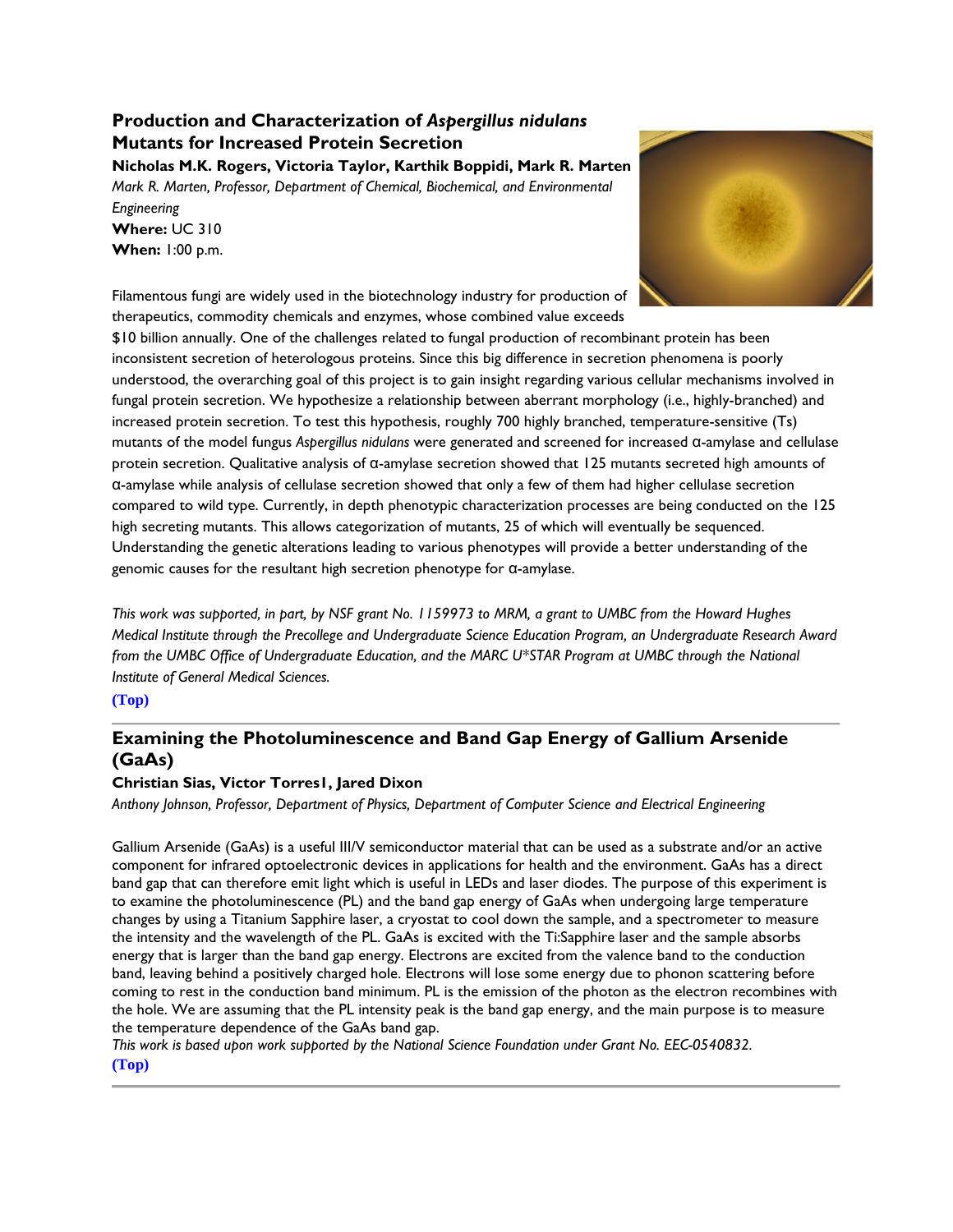### **Hungry Monsters: A Computational Model for the Evolution of Metabolic Gene Regulation**

**Caleb Simmons**

*Dr. Ivan Erill, Rank, Department of Biology Dr. Muruhan Rathinam, Rank, Department of Mathematics and Statistics*

Prokaryotic cells live in variable environments where information signals may fluctuate rapidly. These cells employ the use of transcription factors to regulate gene expression in response to

these noisy signals. The interaction between transcription factors and genes form Gene Regulatory Networks, and these networks feature commonly repeated patterns known as network motifs. It has been hypothesized that many of these motifs have evolved because they efficiently deal with transient signalling from the environment. To confirm this hypothesis we have developed a computational model of the evolution of Gene Regulatory Networks that deal with sugar metabolism in a variety of environments. The model describes the dynamics of gene regulation and the evolution of network structure. The primary aim of this model is to identify efficient network structures and to determine how these structures are derived by natural selection.

*This work was funded through NSF Grant No. DBI 1031420 - Undergraduate Biology Math Training Program.* **[\(Top\)](#page-0-0)**

#### <span id="page-11-1"></span>**Using Structural Parameters in Transcription Factor Binding Site Prediction Nicholas Stewart**

*Ivan Erill, Assistant Professor, Department of Biological Sciences*

This project addresses the problem of identifying transcription factor binding sites using physical parameters, as opposed to current methods that only use nucleotide sequences to predict possible binding sites. Proteins called "transcription factors" bind to sites on the DNA strand and control whether the transcription of genes will be promoted or inhibited. Identifying the sites where they bind gives researchers a clearer picture of how genes are being regulated. Typically, prediction is done by analyzing DNA sequences, using a sequence-based model of transcription factor binding. Research has shown that some transcription factors will bind to specific sites at one genomic location, but not to another location with the same nucleotide sequence. This shows that some transcription factors are dependent on the structure of the DNA molecule and not just nucleotide sequence. The goal of this project is to calculate structural parameters from a nucleotide sequence, and then use those parameters to enhance the prediction of binding sites. This project builds on previous research by creating portable libraries for the inference of structural parameters that can be deployed inside of existing prediction programs. It is currently being used to analyze the structural preferences of well-known transcription factors in bacteria.

<span id="page-11-0"></span>*This work was funded through an Undergraduate Research Assistant Support award from the UMBC Department of Undergraduate Education.*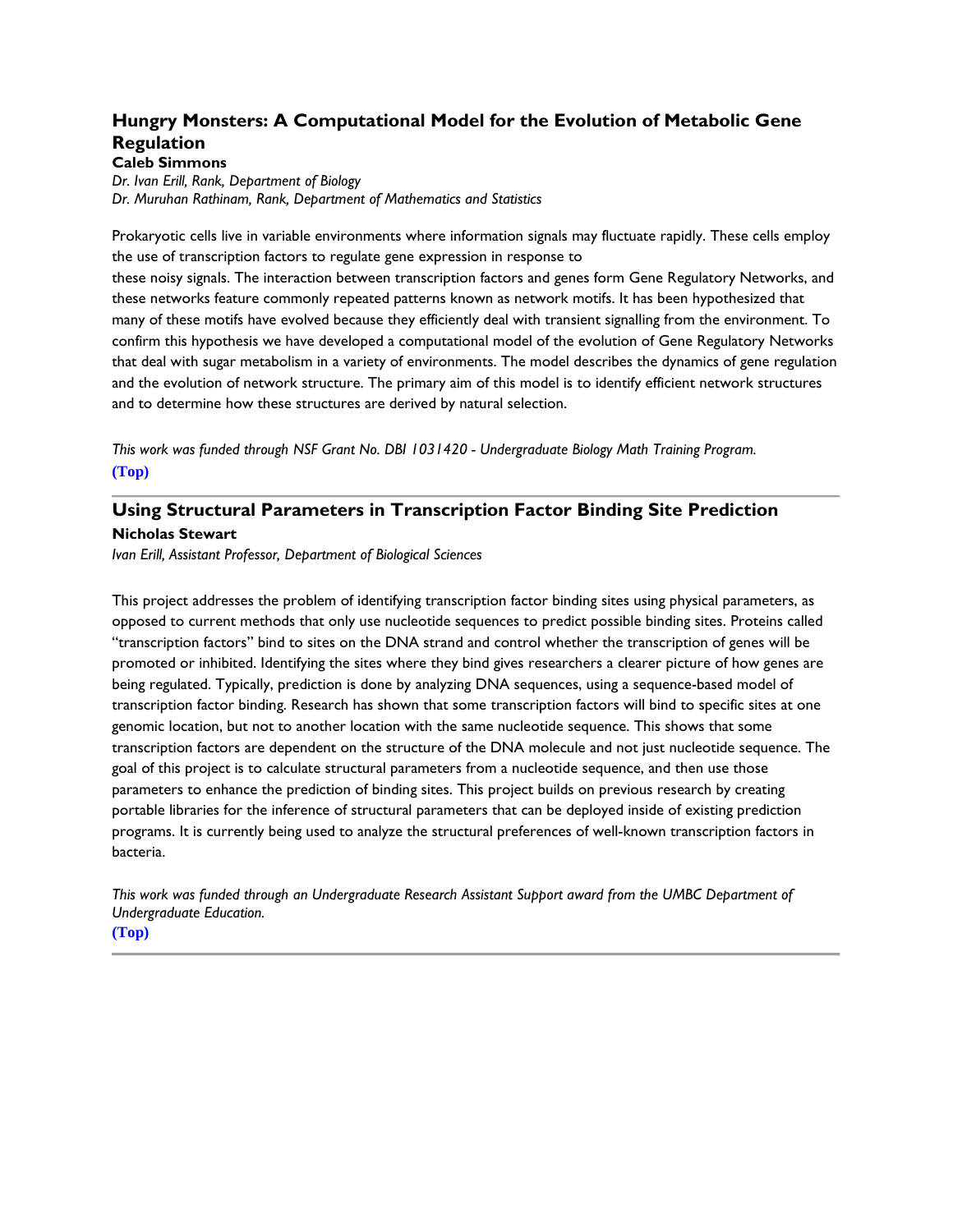#### **Design of a Non-invasive, Low-cost Brain-Computer Interface to Communicate Emotional State Eric Sluder, Nicole Whewell, Stephen Moore, Xuanzhu Zhu**

*E.F. Charles LaBerge, Professor of the Practice, Department of Computer Science and Electrical Engineering; Fow-Sen Choa, Professor, Department of Computer Science and Electrical Engineering; Kaleb McDowell, Branch Chief, Translational Neuroscience at Army Research Laboratory* **Where:** UC Ballroom **When:** 10:00 - 12:00 p.m.





communication between an individual's brain and an external machine, with emergent technologies now making practical and commercial applications viable. The goal of this project was to design a BCI system that communicates the emotional state of one user to another. Our design collects, in real time, data from a user by means of electroencephalography (EEG), the measurement of current flows of the brain's neurons via the scalp. The system then uses the recorded electrical data to statistically determine the emotional state of the user over a period of time. Lastly, the system haptically and visually communicates the state to another individual via an electromechanical device worn around the wrist. The design incorporates commercially available EEG hardware for data collection, a custom smartphone application, a microcontroller for data processing and reception, and light emitting diodes (LEDs) with a vibrating motor for emotional state communication. Potential uses of such a system include the development of more robust lie detection methods, warning and prevention of adverse behaviors influenced by strong emotion, and cost effective aids to therapeutic counseling.

*This work was funded, in part, by UMBC Department of Computer Science and Electrical Engineering.* **[\(Top\)](#page-0-0)**

#### **From the Lion's Mouth: the Syrian Refugee Crisis from a Jordanian Perspective Ke Tang**

*Brigid Starkey, Lecturer, Department of Political Science* **Where:** Engineering 023 **When:** 10:15 a.m.

<span id="page-12-0"></span>

The Syrian civil war has raged over the last three years, sending the country and its neighbors into a state of prolonged humanitarian crisis. Jordan, one such neighbor, has suffered greatly in the face of the growing number of Syrian refugees flowing across its borders. During my stay in Jordan from

January to August of 2013, I had the opportunity to work with the displaced Syrian population as part of Jordanian non-governmental organization work inside refugee camps. The focus of my subsequent research has been on Jordanian expert public opinion on the ramifications of the refugee crisis. I sought out members of Jordanian civil society – a sampling of the country's intellectual elite – and interviewed them on their perspectives of the crisis and the Jordanian response to it: specifically, how they saw their country's level of preparedness, its response, and their outlook for the future – during a time when the crisis seems indefinite and tensions between Syria and Jordan are very high. Through these filmed interviews, I was able to tap into a voice that has not been heard to any great extent. The project ultimately showcases Jordanian civil society and its positioning vis-à-vis the ongoing Syrian refugee crisis.